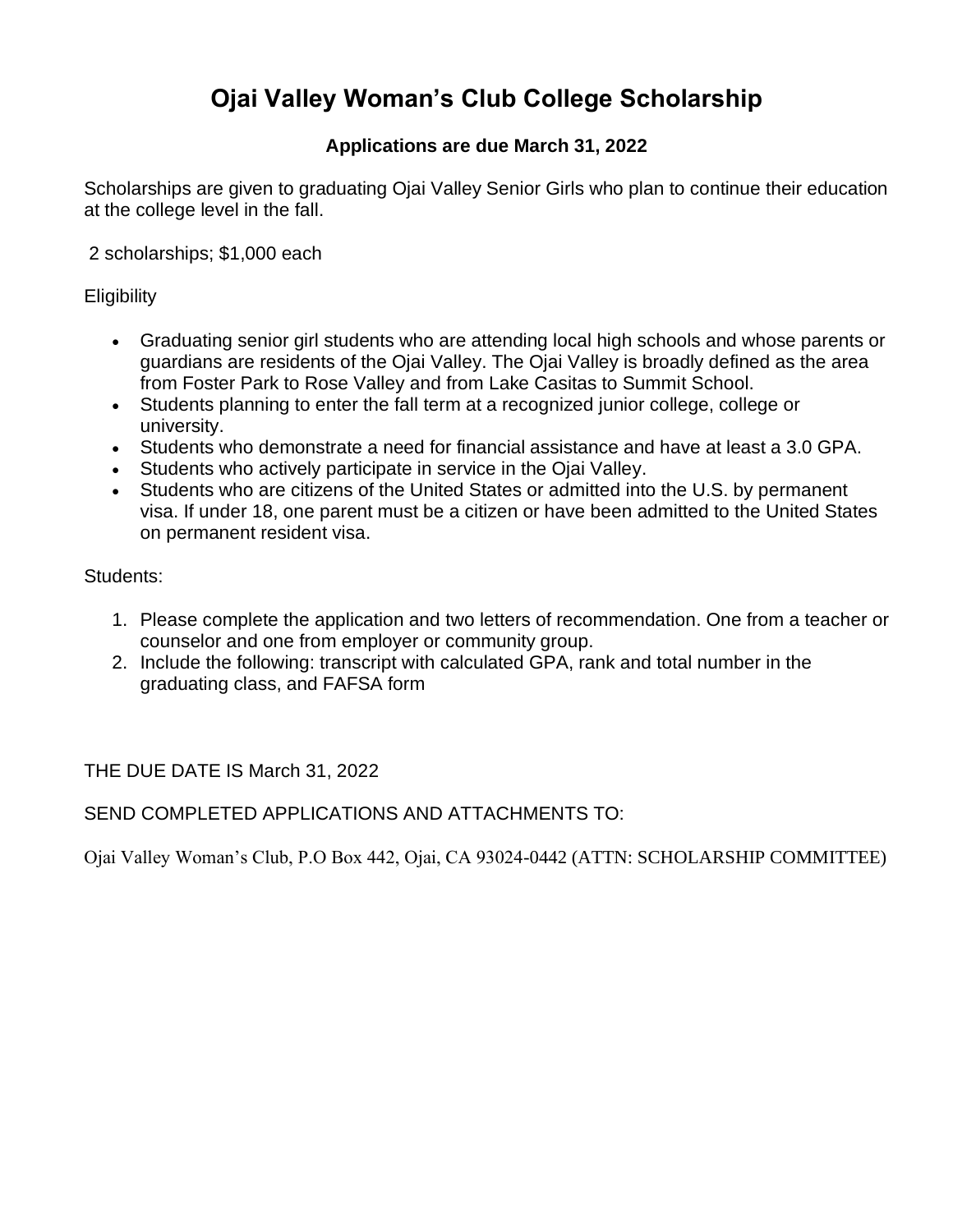# Ojai Valley Woman's Club COLLEGE SCHOLARSHIP APPLICATION

| Social Security Number: _______________________ |     |        |    |                                 | Sex: ____________ Date of Birth: __________ |        |
|-------------------------------------------------|-----|--------|----|---------------------------------|---------------------------------------------|--------|
| <b>Father's Name: *</b><br>* or Legal Guardian  |     |        |    | Occupation: <u>____________</u> |                                             |        |
| <b>Address</b>                                  |     |        |    |                                 | Telephone No:                               |        |
| Mother's Name: *                                |     |        |    | <b>Occupation:</b>              |                                             |        |
| * or Legal Guardian                             |     |        |    |                                 |                                             |        |
| <b>Address</b>                                  |     |        |    |                                 | Telephone No:                               |        |
|                                                 |     |        |    |                                 |                                             |        |
| <b>Siblings</b>                                 | Age | School |    |                                 | Age                                         | School |
| 1.                                              |     |        | 3. |                                 |                                             |        |
| 2.                                              |     |        | 4. |                                 |                                             |        |
| <b>High Schools Attended:</b>                   |     |        |    |                                 |                                             |        |
| Name of High School                             |     |        |    |                                 | Dates Attended                              |        |
|                                                 |     |        |    |                                 |                                             |        |
|                                                 |     |        |    |                                 |                                             |        |
|                                                 |     |        |    |                                 |                                             |        |
|                                                 |     |        |    |                                 |                                             |        |
| Date you will graduate:                         |     |        |    |                                 |                                             |        |
|                                                 |     |        |    |                                 |                                             |        |

**University, college, and/or trade school you intend to enroll and indicate if accepted:**

\_\_\_\_\_\_\_\_\_\_\_\_\_\_\_\_\_\_\_\_\_\_\_\_\_\_\_\_\_\_\_\_\_\_\_\_\_\_\_

| . .<br>$\ddot{\phantom{1}}$ |          |          |
|-----------------------------|----------|----------|
|                             | Accepted | Accepted |
|                             | J.       |          |
| <u>.</u>                    | . .      |          |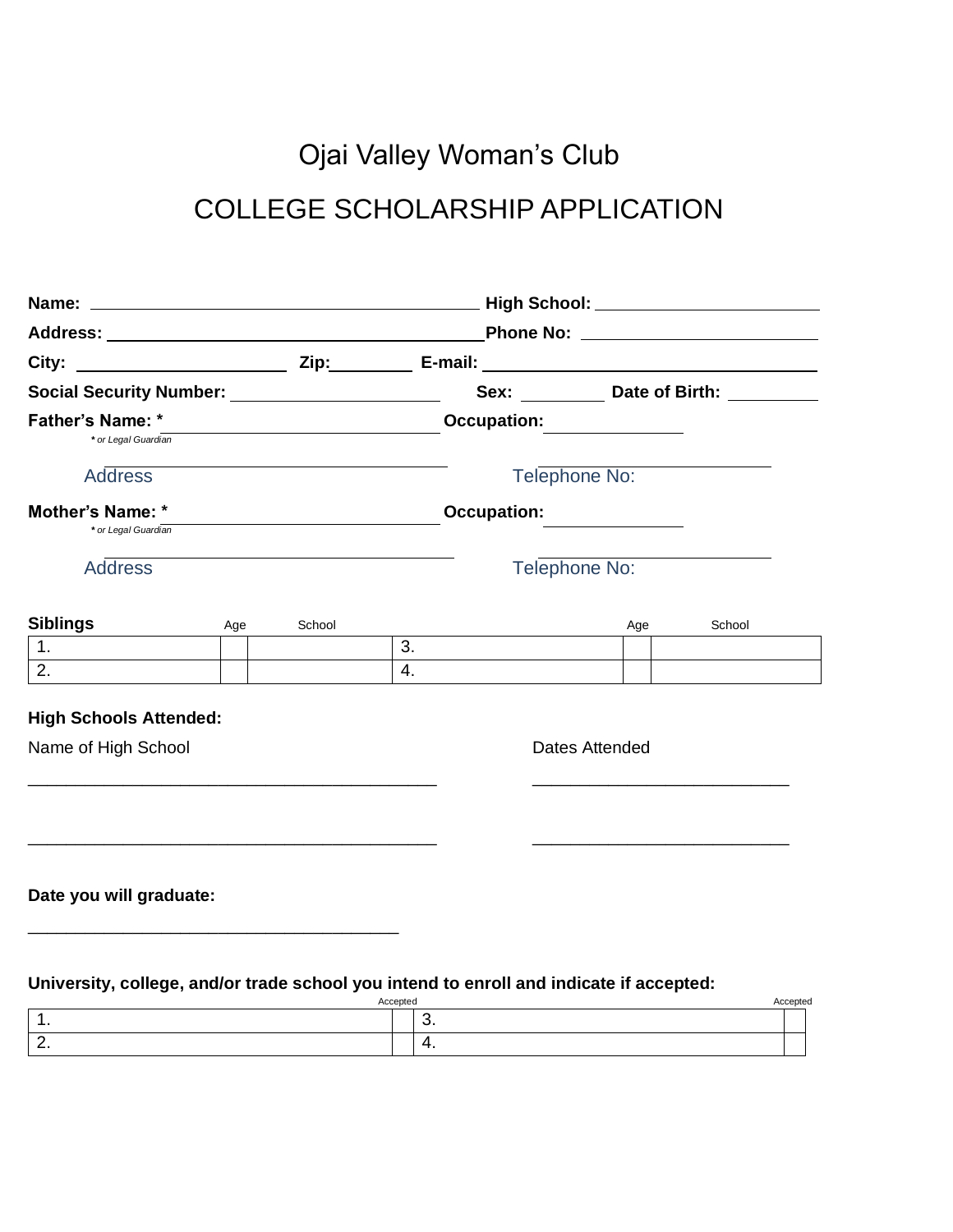Personal statement: (Brief summary of your academic goals, achievements, financial needs, and plans for the future which provides insight about you as a person not adequately explained in other sections).

(*Use additional pages as needed*)

**Please describe any volunteer/community service experiences that you have participated in throughout the Ojai Valley.** \_\_\_\_\_\_\_\_\_\_\_\_\_\_\_\_\_\_\_\_\_\_\_\_\_\_\_\_\_\_\_\_\_\_\_\_\_\_\_\_\_\_\_\_\_\_\_\_\_\_\_\_\_\_\_\_\_\_\_\_\_\_\_\_\_\_\_\_\_\_\_

(*Use additional pages as needed*)

**Please list any work experience. \_\_\_\_\_\_\_\_\_\_\_\_\_\_\_\_\_\_\_\_\_\_\_\_\_\_\_\_\_\_\_\_\_\_\_\_\_\_\_\_\_\_\_\_\_\_\_\_**

#### **Activities, Leadership Positions, and Community Service:**

 List all activities in which you have participated, on and off campus, during high school. Include clubs, teams, musical groups, etc., and major accomplishments in each.

| <b>Activities</b> | <b>Grade</b>         | <b>Accomplishments</b> |
|-------------------|----------------------|------------------------|
|                   | 9 10 11 12           |                        |
|                   | 9 10 11 12           |                        |
|                   | 9 10 11 12           |                        |
|                   | 9 10 11 12           |                        |
|                   | 9 10 11 12           |                        |
|                   | 12<br>10<br>-11<br>9 |                        |

\_\_\_\_\_\_\_\_\_\_\_\_\_\_\_\_\_\_\_\_\_\_\_\_\_\_\_\_\_\_\_\_\_\_\_\_\_\_\_\_\_\_\_\_\_\_\_\_\_\_\_\_\_\_\_\_\_\_\_\_\_\_\_\_\_\_\_\_\_\_\_\_\_\_\_\_\_\_\_\_\_\_